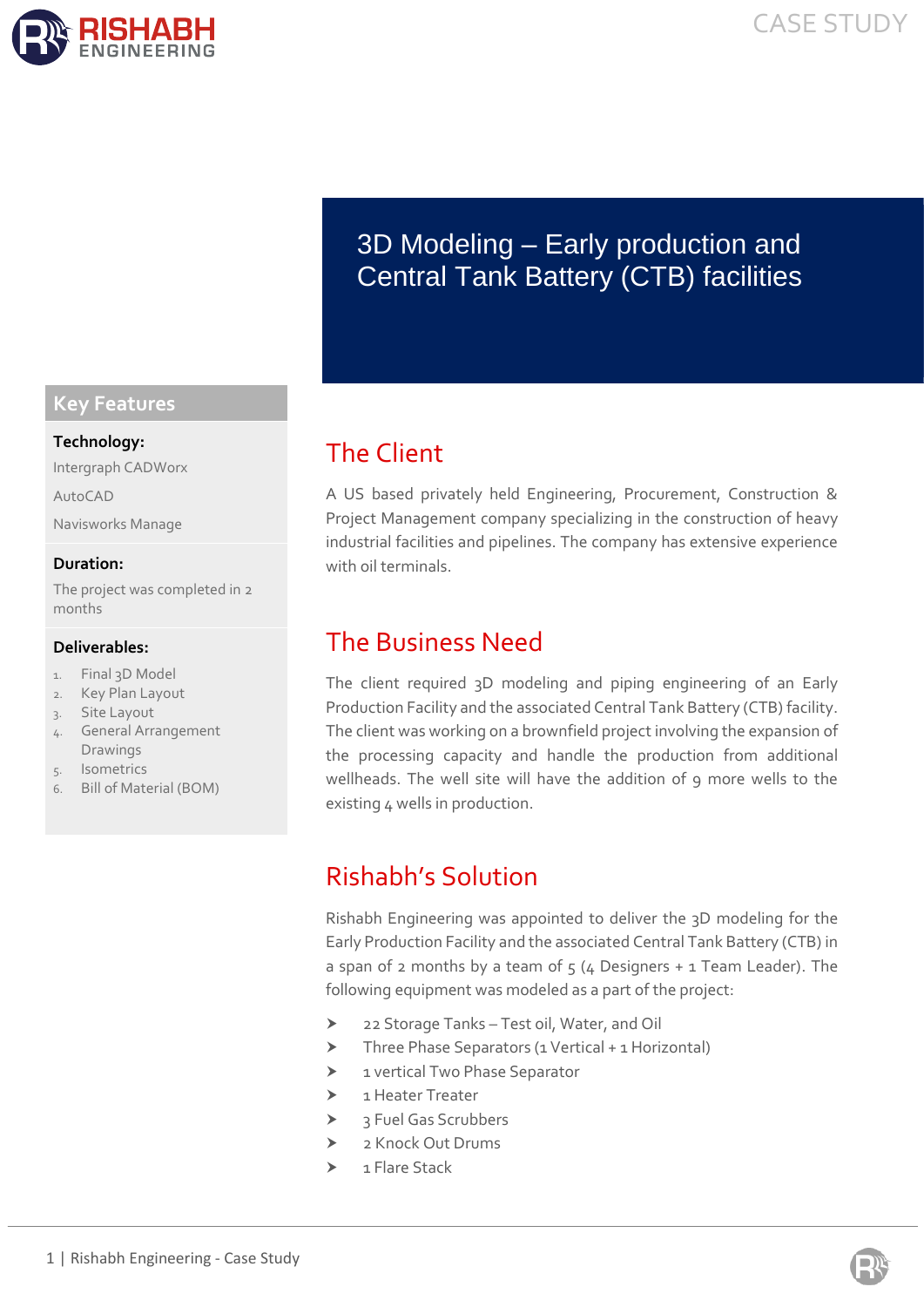One major challenge we faced while developing 3D models was that the P & ID's were not frozen. Our team utilized pictures and videos of the existing facility to develop an understanding of how to accommodate the new equipment and route the piping around them. Since it was a brownfield project, the team was provided with updates in form of comments on P & ID's of the existing facility, which was incorporated in the model throughout the span of the project. The client required continuous communication and seamless interaction with the team for this purpose.



ASME B31.3 codes and standards were followed to deliver high quality in 3D modeling.

**3D Modeling – Tank Containment**



**3D Modeling – Vessel Containment**